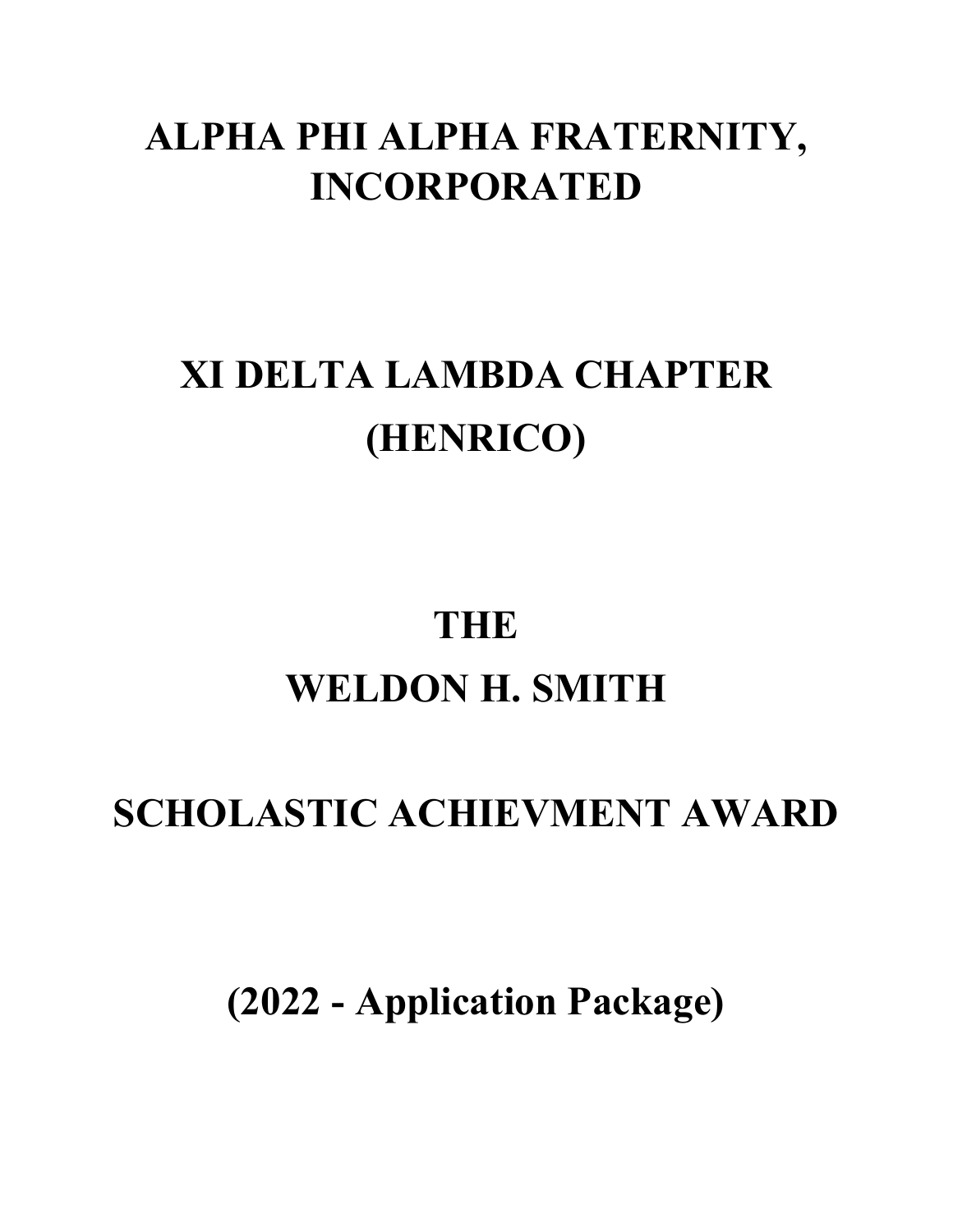### *Application Packet THE WELDON H. SMITH SCHOLASTIC ACHIEVEMENT AWARD*

*Please complete each page of this packet in its entirety to apply for the 2022 Weldon H. Smith Scholastic Achievement Scholarship Award. Scholarships are available to 2021 African-American graduating males attending a high school located in the county of Henrico VA.*

*The application deadline is 11:59:59 p.m. on Friday, June 10, 2022. Late applications will not be considered.* 

*Completed application packets should be mailed to: Pierre Greene P.O. Box 26312 Richmond, VA 23232 804.887.9549 or*

*Email to: pierre.greene12@gmail.com and whsmithfoundation@gmail.com*

Date:

#### **(Student/Applicant Information)**

Name:

Address:

Date of Birth: Cell Phone Number: ( )

### **(Parent/Guardian Information)**

Name:

Phone Number:  $($ )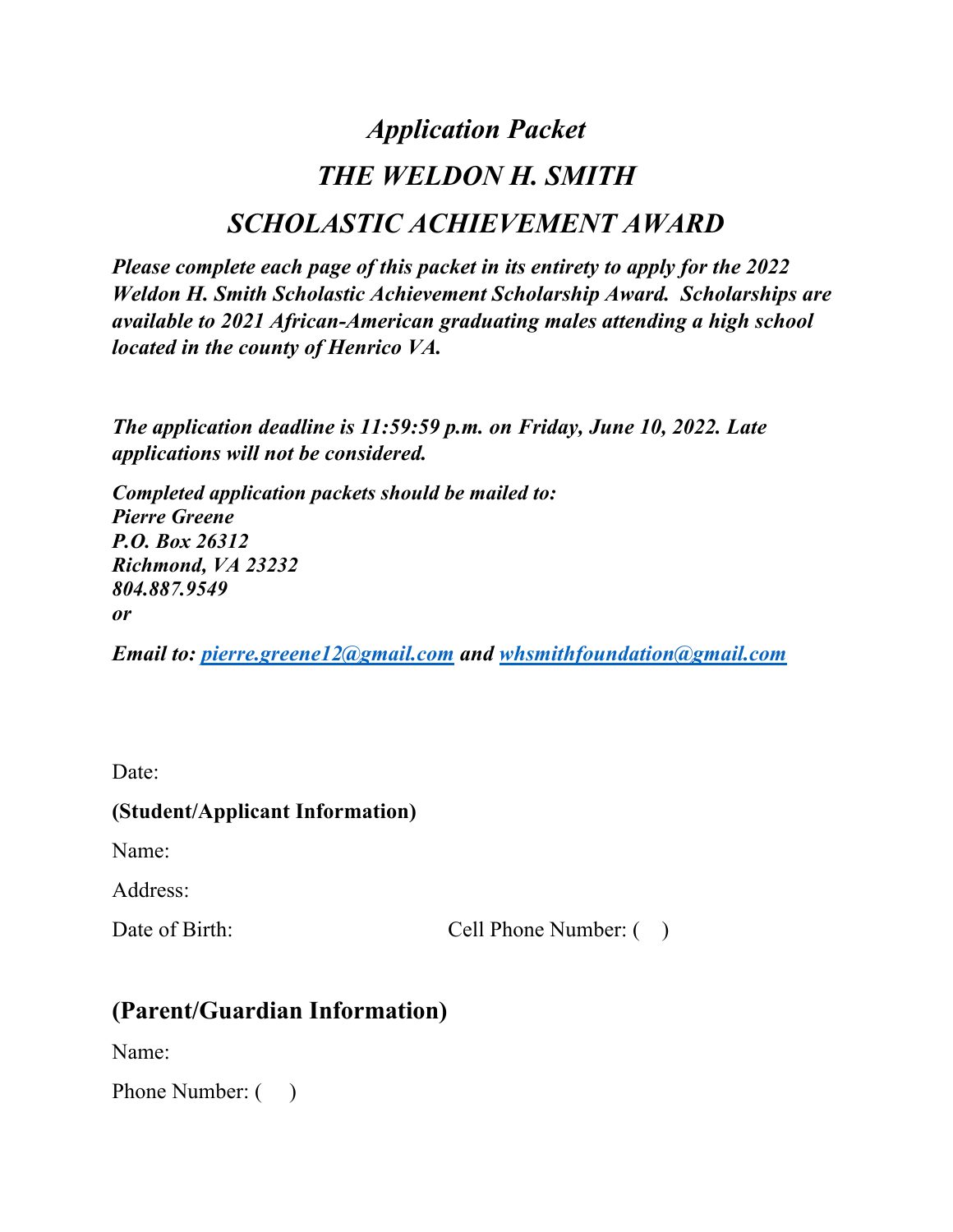Number of Dependents in the Home: *(Please specify if any are currently in college/university or other postsecondary program)*

**(Academic Information)**

Your Class Rank: Cumulative Grade Point Average:

I. Name of College/University/Post-secondary School to which you have been accepted:

II. Please list any financial aid to include grants and scholarships that have already been made available to you for your post-secondary education.